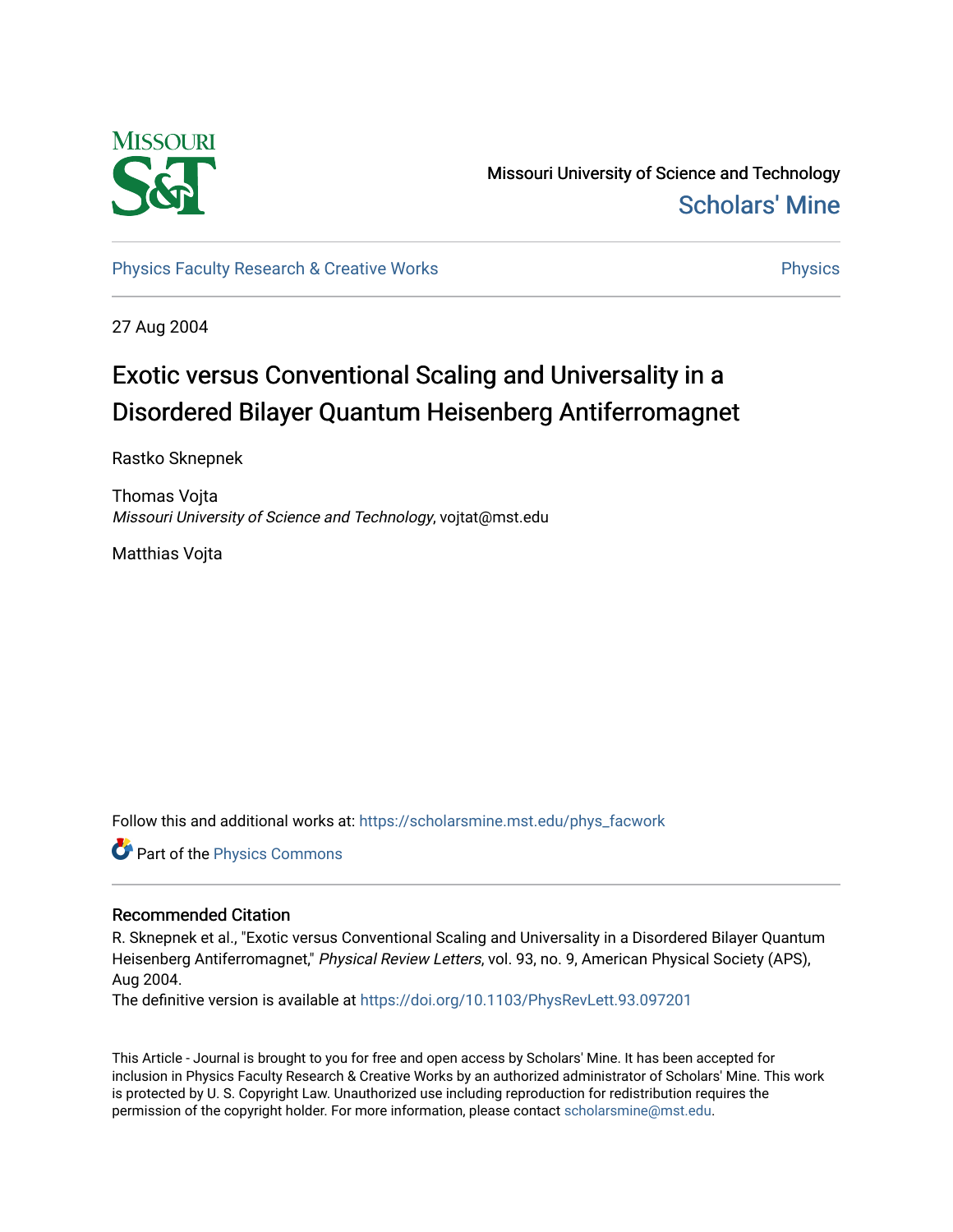## **Exotic Versus Conventional Scaling and Universality in a Disordered Bilayer Quantum Heisenberg Antiferromagnet**

Rastko Sknepnek,<sup>1</sup> Thomas Vojta,<sup>1</sup> and Matthias Vojta<sup>2</sup>

<sup>1</sup> *Physics Department, University of Missouri, Rolla, Rolla, Missouri 65409, USA*<br><sup>2</sup> Institut für Theorie der Kondensierten Materie, Universität Karlsruhe, 76128 Karlsruhe

*Institut fu¨r Theorie der Kondensierten Materie, Universita¨t Karlsruhe, 76128 Karlsruhe, Germany*

(Received 18 February 2004; published 23 August 2004)

We present Monte Carlo simulations of a two-dimensional bilayer quantum Heisenberg antiferromagnet with random dimer dilution. In contrast with exotic scaling scenarios found in other random quantum systems, the quantum phase transition in this system is characterized by a finite-disorder fixed point with power-law scaling. After accounting for corrections to scaling, with a leading irrelevant exponent of  $\omega \approx 0.48$ , we find universal critical exponents  $z = 1.310(6)$  and  $\nu = 1.16(3)$ . We discuss the consequences of these findings and suggest new experiments.

DOI: 10.1103/PhysRevLett.93.097201 PACS numbers: 75.40.Mg, 75.10.Jm, 75.10.Nr

Quantum phase transitions (QPT) under the influence of quenched disorder are a topic of great current interest. Experimental examples range from localized [1] and itinerant [2] quantum magnets to heavy-fermion compounds [3], high-temperature superconductors [4], and to metal-insulator [5] and superconductor-insulator transitions [6]. These systems display rich new physics but many are still poorly understood. In the context of classical phase transitions, the interplay between disorder and critical fluctuations has a long history. Harris [7] derived a criterion for the stability of a critical point against disorder: if the correlation length exponent  $\nu$ fulfills the inequality  $\nu > 2/d$ , where *d* is the spatial dimensionality, the critical behavior is not influenced by weak disorder. If a clean critical point violates the Harris criterion, the generic result of introducing disorder is a new (finite-disorder) critical point with power-law scaling and new critical exponents which fulfill the Harris criterion [8].

At QPTs, order-parameter fluctuations in space and time must be considered. Quenched disorder is perfectly correlated in the time direction. As a result, disorder effects at QPTs are generically stronger than at classical transitions. Prominent consequences are the infiniterandomness critical points in 1D random spin chains [9] and in 1D [10] and 2D [11,12] random quantum Ising models. At these critical points, the dynamical scaling is activated, i.e., the correlation time  $\xi_{\tau}$  and correlation length  $\xi$  obey  $\ln \xi_{\tau} \sim \xi^{\mu}$ . (At conventional critical points, this relation is a power law,  $\xi_{\tau} \sim \xi^{z}$ , with a universal dynamical exponent *z*). In itinerant electron systems, the effects of impurities can be even more dramatic. For Ising symmetry, the interplay of quenched disorder and Landau damping of the order-parameter fluctuations completely destroys the sharp QPT by smearing [13]. Further exotic phenomena include nonuniversal, continuously varying exponents observed in the Griffiths region associated with a QPT [10,11,14] or at certain impurity QPTs [15]. On the other hand, the *stable low-energy* (as opposed to critical) fixed point of random Heisenberg models in  $d \ge 2$  has been shown to be conventional [16]. Preliminary results [12] for the *critical* point in these models suggest that the infinite-randomness fixed point is unstable, but no definite conclusion on the fate of the transition has been reached. These results lead to the general question whether all QPTs in presence of quenched disorder are unconventional.

In this Letter, we provide a ''proof of principle'' that this is not the case: the QPT of a dimer-diluted spin- $1/2$ bilayer quantum Heisenberg antiferromagnet is shown to exhibit a conventional finite-disorder critical point with power-law dynamical scaling and universal critical exponents. After accounting for corrections to scaling characterized by an irrelevant exponent  $\omega \approx 0.48$ , we find the asymptotic dynamical and correlation length exponents to be  $z = 1.310(6)$  and  $\nu = 1.16(3)$  (fulfilling the Harris criterion  $\nu > 2/d = 1$  [7,8]).

Our starting point is a bilayer quantum Heisenberg antiferromagnet as depicted in the inset of Fig. 1. The spins in each 2D layer interact via nearest neighbor exchange  $J_{\parallel}$ , and the interplane coupling is  $J_{\perp}$ . The clean version of this model has been studied extensively [17,18]. For  $J_{\perp} \gg J_{\parallel}$ , neighboring spins from the two layers form singlets, and the ground state is paramagnetic. In contrast, for  $J_{\parallel} \gg J_{\perp}$  the system develops Néel order. Both phases are separated by a QPT at  $J_{\perp}/J_{\parallel} \approx 2.525$ . Random disorder is introduced by removing *pairs* (dimers) of adjacent spins, one from each layer. The Hamiltonian of the model with dimer dilution is:

$$
H = J_{\parallel} \sum_{\substack{\langle i,j \rangle \\ a=1,2}} \epsilon_i \epsilon_j \hat{\mathbf{S}}_{i,a} \cdot \hat{\mathbf{S}}_{j,a} + J_{\perp} \sum_i \epsilon_i \hat{\mathbf{S}}_{i,1} \cdot \hat{\mathbf{S}}_{i,2}, \qquad (1)
$$

and  $\epsilon_i = 0$  ( $\epsilon_i = 1$ ) with probability  $p(1 - p)$ .

The phase diagram of the dimer-diluted bilayer Heisenberg model has been studied by Sandvik [19] and Vajk and Greven [20]; see Fig. 1. For small  $J_{\perp}$ ,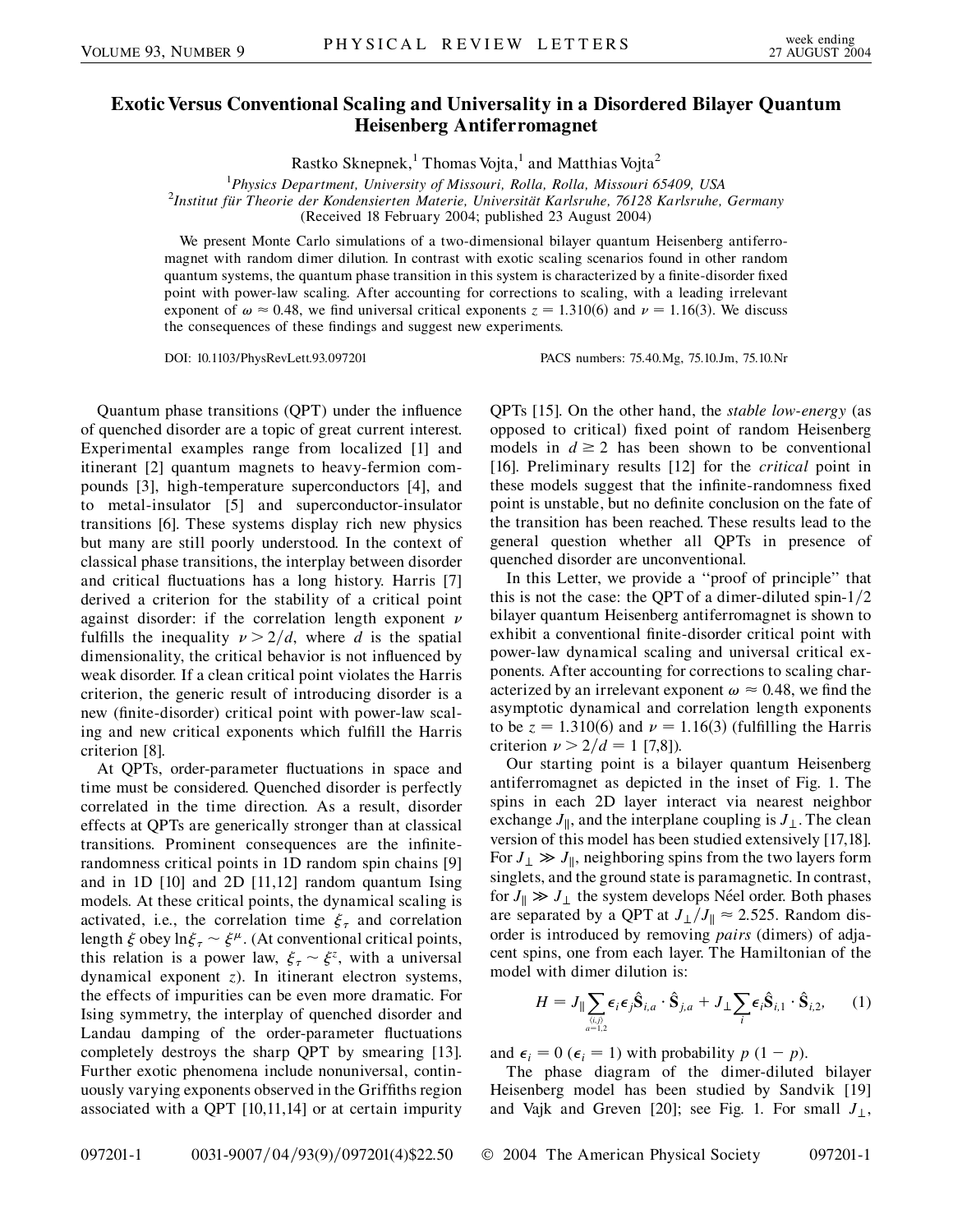

FIG. 1. Phase diagram [20] of the diluted bilayer Heisenberg antiferromagnet, as function of  $J_{\perp}/J_{\parallel}$  and dilution *p*. The dashed line is the percolation threshold, the open dot is the multicritical point of Refs. [19,20]. The arrow indicates the QPT studied here. Inset: the model: quantum spins (arrows) reside on the two parallel square lattices. The spins in each plane interact with the coupling strength  $J_{\parallel}$ . Interplane coupling is  $J_{\perp}$ . Dilution is done by removing dimers.

magnetic order survives up to the percolation threshold  $p_p \approx 0.4072$ , and a multicritical point exists at  $p = p_p$ and  $J_{\perp}/J_{\parallel} \approx 0.16$ . We focus on the generic transition at  $0 < p < p_p$ , driven by  $J_{\perp}$ , where the results of Refs. [19,20] are inconclusive.

To determine the critical behavior at the QPT effectively, we proceed by mapping the quantum Hamiltonian (1) onto a classical model. First we note that the lowenergy properties of bilayer quantum antiferromagnets are represented by a  $(2 + 1)$ -dimensional O(3) quantum rotor model [21] with the rotor coordinate  $\hat{\mathbf{n}}_i$  corresponding to  $\hat{\mathbf{S}}_{i,1} - \hat{\mathbf{S}}_{i,2}$  and the angular momentum  $\hat{\mathbf{L}}_i$  representing  $\hat{\mathbf{S}}_{i,1} + \hat{\mathbf{S}}_{i,2}$  (see, e.g., chapter five of Ref. [22]). This quantum rotor model in turn is equivalent to a 3D classical Heisenberg model with the disorder perfectly correlated in imaginary time direction, as can be easily seen from a path integral representation of the partition function. Thus, our classical Hamiltonian reads:

$$
H = K \sum_{\langle i,j\rangle,\tau} \epsilon_i \epsilon_j \mathbf{n}_{i,\tau} \cdot \mathbf{n}_{j,\tau} + K \sum_{i,\tau} \epsilon_i \mathbf{n}_{i,\tau} \cdot \mathbf{n}_{i,\tau+1}, \quad (2)
$$

where  $\mathbf{n}_{i,\tau}$  is an O(3) unit vector. The coupling constant  $\beta K$  of the classical model is related to the ratio  $J_{\parallel}/J_{\perp}$  of the quantum model. Here,  $\beta = 1/T$  where *T* is an effective ''classical'' temperature, not equal to the real temperature which is zero. We set  $K = 1$  and drive the classical system through the transition by tuning the classical temperature *T*.

As an aside, we note that dimer dilution in the quantum model (1) does not introduce random Berry phases because the Berry phase contributions from the two spins of each unit cell cancel [21,22]. In contrast, for site dilution, the physics changes completely: the random Berry phases (which have no classical analogue) are equivalent to impurity-induced moments [23], and those become weakly coupled via bulk excitations. Thus, for all *p <*  $p_p$ , the ground state shows long-range order, independent of  $J_{\perp}/J_{\parallel}$ . This effect is absent for dimer dilution, and both phases of the clean system survive for small *p* [24].

The classical model (2) is studied by Monte Carlo simulations using the efficient Wolff cluster algorithm [25,26]. We investigate linear sizes up to  $L = 120$  in space direction and  $L<sub>\tau</sub> = 384$  in imaginary time for impurity concentrations  $p = \frac{1}{8}, \frac{1}{5}, \frac{2}{7}$ , and  $\frac{1}{3}$ . The results are averaged over  $10^3$ – $10^4$  disorder realizations. Each sample is equilibrated using 100 Monte Carlo sweeps (spin-flips per site). For large dilutions,  $p = \frac{2}{7}$  and  $\frac{1}{3}$ , we perform both Wolff and Metropolis sweeps to equilibrate small dangling clusters. During the measurement period of another 100–200 sweeps we calculate magnetization, susceptibility, specific heat, and correlation functions.

A quantity particularly suitable to locate the critical point and to extract high precision values for the exponents  $z$  and  $\nu$  is the Binder ratio:

$$
g_{av} = \left[1 - \frac{\langle |\mathbf{M}|^4 \rangle}{3\langle |\mathbf{M}|^2 \rangle^2} \right]_{av}, \tag{3}
$$

where  $\mathbf{M} = \sum_{i,\tau} \mathbf{n}_{i,\tau}$ , [...]<sub>*av*</sub> denotes the disorder average, and  $\langle \ldots \rangle$  denotes the Monte Carlo average for each sample. This quantity has scale dimension 0. Thus, its finitesize scaling form is given by

$$
g_{av} = \tilde{g}_C(tL^{1/\nu}, L_\tau/L^z) \qquad \text{or} \tag{4}
$$

$$
g_{av} = \tilde{g}_A[tL^{1/\nu}, \log(L_\tau)/L^\mu]
$$
 (5)

for conventional scaling or for activated scaling, respectively. Two important characteristics follow: (i) For fixed *L*,  $g_{av}$  has a peak as a function of  $L_{\tau}$ . The peak position



FIG. 2. Upper panel: Binder ratio  $g_{av}$  as a function of  $L_{\tau}$  for various *L* ( $p = \frac{1}{5}$ ). Lower panel: Power-law scaling plot  $g_{av}/g_{av}^{\text{max}}$  vs  $L_{\tau}/L_{\tau}^{\text{max}}$ . Inset: Activated scaling plot  $g_{av}/g_{av}^{\text{max}}$ vs  $y = \log(L_\tau) / \log(L_\tau^{\max})$ .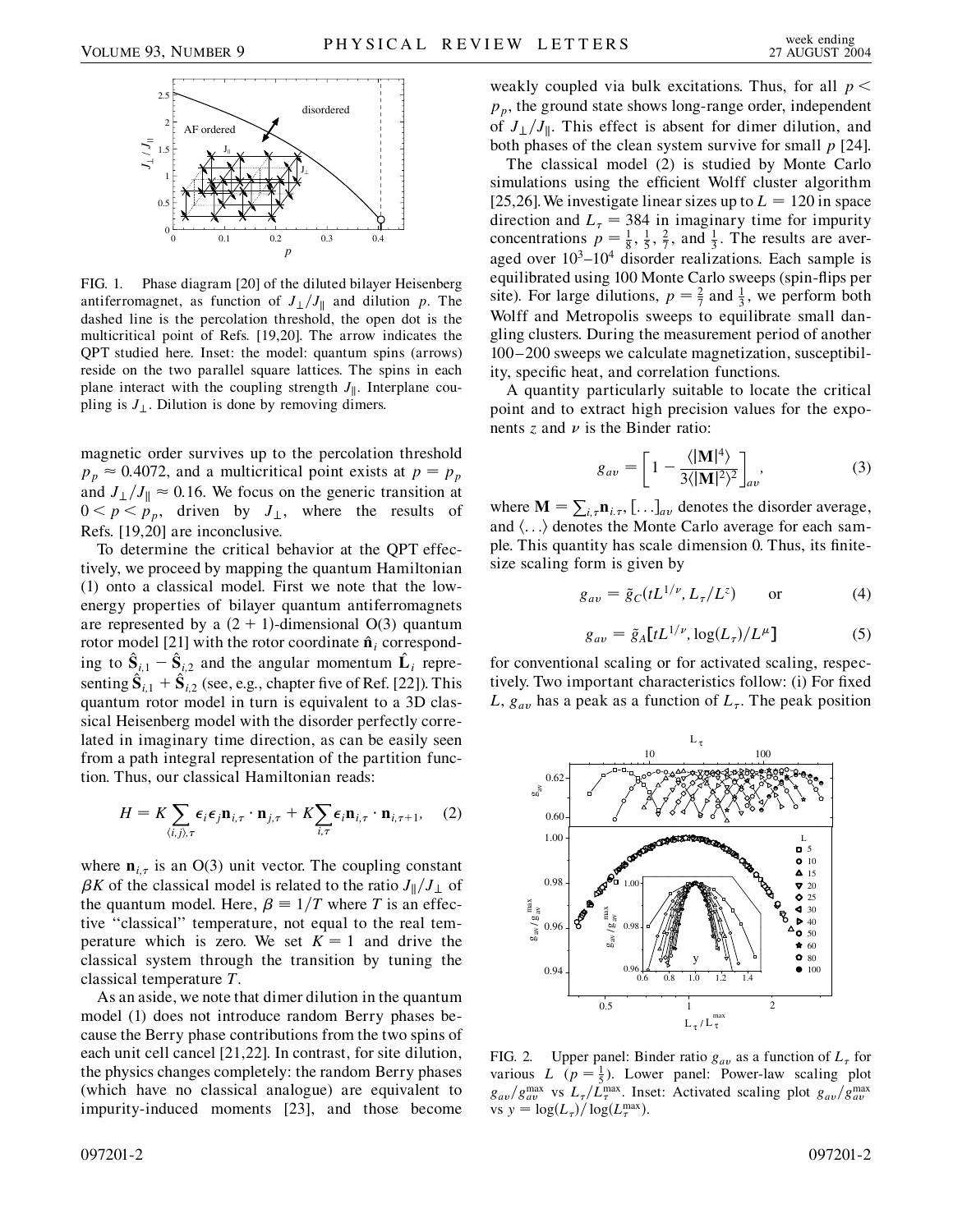$L_{\tau}^{\max}$  marks the *optimal* sample shape, where the ratio  $L<sub>\tau</sub>/L$  roughly behaves like the corresponding ratio of the correlation lengths in time and space directions,  $\zeta_{\tau}/\zeta$ . At the critical temperature  $T_c$ , the peak value  $g_{av}^{\text{max}}$  is independent of *L*. Thus, for power-law scaling, plotting *gav* vs  $L_{\tau}/L_{\tau}^{\max}$  at  $T_c$  should collapse the data, without the need for a value of *z*. In contrast, for activated scaling, the *gav* data should collapse when plotted as a function of  $\log(L_{\tau})/\log(L_{\tau}^{\max})$ . (ii) For samples of the optimal shape  $(L_{\tau} = L_{\tau}^{\text{max}})$ , plots of  $g_{av}$  vs temperature for different *L* cross at  $T_c$ . Based on these two characteristics, we use a simple iterative procedure to determine both the optimal shapes and the location of the critical point.

We now turn to our results. To distinguish between activated and power-law dynamical scaling we perform a series of calculations at the critical temperature. The upper panel of Fig. 2 shows the Binder ratio *gav* as a function of  $L_{\tau}$  for various  $L = 5...100$  and dilution  $p = \frac{1}{5}$  at  $T = T_c = 1.1955$ . The statistical error of  $g_{av}$  is below 0.1% for the smaller sizes and not more than 0.2% for the largest systems. As expected at  $T_c$ , the maximum Binder ratio for each of the curves does not depend on *L*. To test the conventional power-law scaling form, Eq. (4), we plot  $g_{av}/g_{av}^{\text{max}}$  as a function of  $L_{\tau}/L_{\tau}^{\text{max}}$  in the lower panel of Fig. 2. The data scale extremely well, giving statistical errors of  $L_{\tau}^{\max}$  in the range between 0.3% and 1%. For comparison, the inset shows a plot of *gav* as a function of  $\log(L_\tau)/\log(L_\tau^{\text{max}})$  corresponding to Eq. (5). The data clearly do not scale, which rules out the activated scaling scenario. The results for the other impurity concentrations  $p = \frac{1}{8}, \frac{2}{7}, \frac{1}{3}$  are completely analogous.

Having established conventional power-law dynamical scaling, we proceed to determine the dynamical exponent *z*. In Fig. 3, we plot  $L_{\tau}^{\max}$  vs *L* for all four dilutions *p*. The curves show significant deviations from pure power-law behavior which can be attributed to corrections to scaling due to irrelevant operators. In such a situation, a direct power-law fit of the data will only yield *effective* exponents. To find the true *asymptotic* exponents we take the leading correction to scaling into account by using the ansatz  $L_{\tau}^{\max}(L) = aL^{z}(1 + bL^{-\omega_1})$  with universal

(dilution-independent) exponents *z* and  $\omega_1$  but dilutiondependent *a* and *b*. A combined fit of all four curves gives  $z = 1.310(6)$  and  $\omega_1 = 0.48(3)$  where the number in brackets is the standard deviation of the last given digit. The fit is of high quality ( $\chi^2 \approx 0.7$ ) and robust against removing complete data sets or removing points from the lower or upper end of each set. We thus conclude that the asymptotic dynamical exponent *z* is indeed universal. (Note that the leading corrections to scaling vanish very close to  $p = \frac{2}{7}$ ; the curvature of the  $L_{\tau}^{\max}(L)$  curves in Fig. 3 is opposite above and below this concentration.)

To find the correlation length exponent  $\nu$ , we perform simulations in the vicinity of  $T_c$  for samples with the optimal shape  $(L_{\tau} = L_{\tau}^{\max})$  to keep the second argument of the scaling function (4) constant. Figure 4 shows a scaling plot of  $g_{av}$  vs *T* for impurity concentration  $p = \frac{1}{5}$ . Again, the data scale very well, but since the scaling function lacks the characteristic maximum, the error of the resulting scaling factor  $x_L$  is somewhat larger  $(1...2\%)$  than that of  $L_{\tau}^{\max}$ . The same quality of scaling was achieved for the other dilutions. Figure 5 shows the scaling factor  $x_L$  vs  $L$  for all four data sets. A combined fit to the ansatz  $x_L = cL^{1/\nu}(1 + dL^{-\omega_2})$  where  $\nu$  and  $\omega_2$  are universal gives  $\nu = 1.16(3)$  and  $\omega_2 = 0.5(1)$ . As above, the fit is robust and of high quality ( $\chi^2 \approx 1.2$ ). Importantly, as expected for the true asymptotic exponent, *v* fulfills the Harris criterion [7],  $\nu > 2/d = 1$ . Note that both irrelevant exponents  $\omega_1$  and  $\omega_2$  agree within their error bars, suggesting that the same irrelevant operator controls the leading corrections to scaling for both  $\zeta$  and  $\nu$ .

We have also calculated total magnetization and susceptibility. The corresponding exponents  $\beta/\nu = 0.56(5)$ and  $\gamma/\nu = 2.15(10)$  have slightly larger error bars than *z* and  $\nu$ . Nonetheless, they fulfill the hyperscaling relation  $2\beta + \gamma = (d + z)\nu$  which is another argument for our results being asymptotic rather than effective exponents.

In summary, we have performed Monte Carlo simulations of a 3D classical Heisenberg model with linear



FIG. 3.  $L_{\tau}^{\max}/L$  vs *L* for four disorder concentrations  $p = \frac{1}{8}$ ,<br>  $\frac{1}{2}$  and  $\frac{1}{2}$  Solid lines; fit to  $L^{\max} = aL^2(1 + bL^{-\omega_1})$  with  $z =$  $\frac{1}{5}$ ,  $\frac{2}{7}$ , and  $\frac{1}{3}$ . Solid lines: fit to  $L_{\tau}^{\max} = aL^{z}(1 + bL^{-\omega_1})$  with  $z =$ 1.310(6) and  $\omega_1 = 0.48(3)$ .



FIG. 4. Scaling plot of  $g_{av}$  vs  $(T - T_c)x_L$  for  $p = 0.2$ .  $x_L$  is the factor necessary to scale the data onto a master curve.